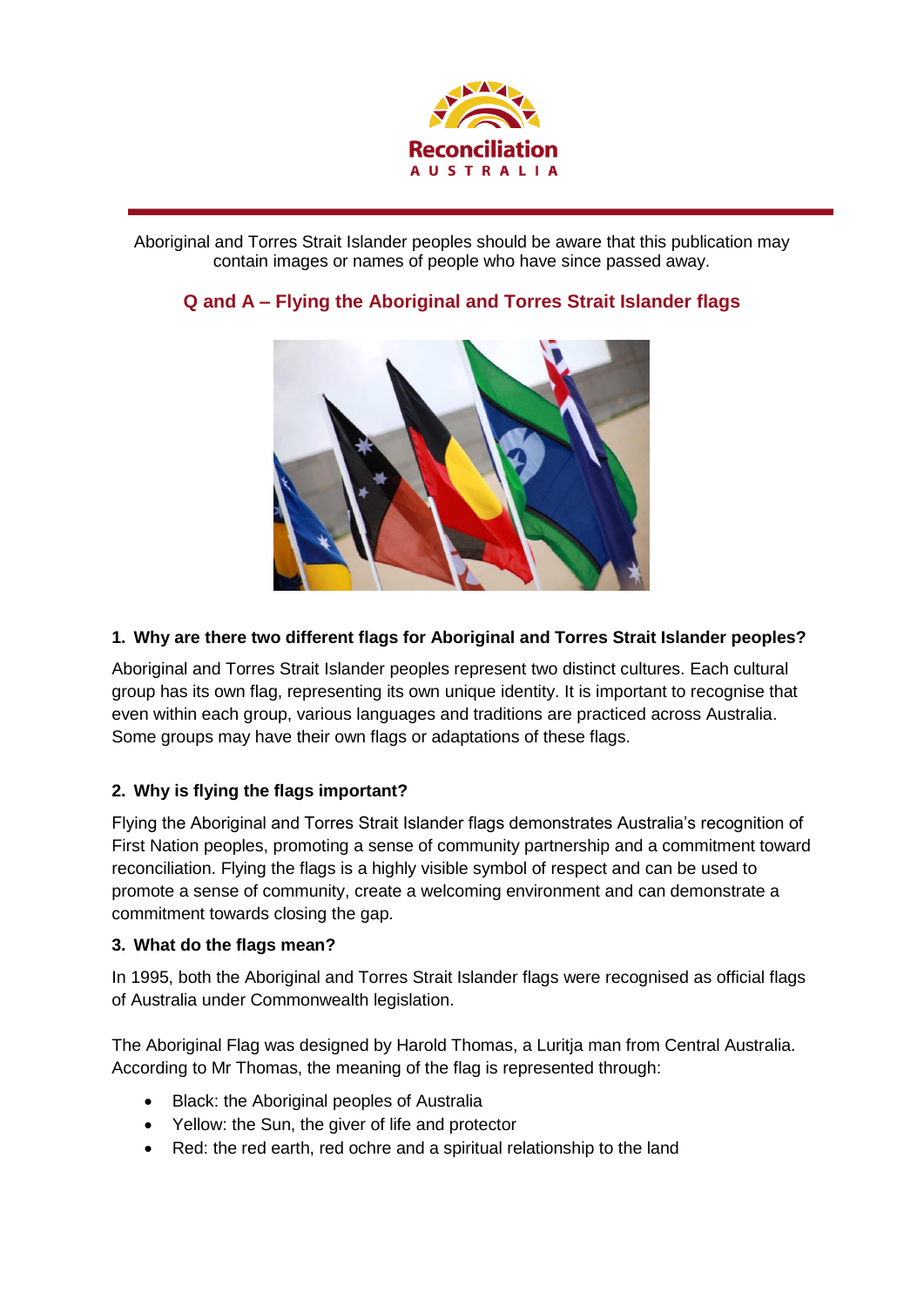The flag was first flown at Victoria Square in Adelaide on National Aborigines Day, 12 July 1971, after which it was chosen as the flag for the Aboriginal Tent Embassy in 1972.

The Torres Strait Islander flag was designed by the late Bernard Namok from Thursday Island. The flag was recognised by the Aboriginal and Torres Strait Islander Commission in June 1992 and given equal prominence with the Aboriginal flag. The meaning of the Torres Strait Islander flag is represented through:

- Green: the land
- Blue: the sea
- White: peace
- Black: the Torres Strait Islander peoples

At the centre of the Torres Strait Islander flag is a dhari (headdress), which represents the people of the Torres Strait Islands. The five pointed star in the middle of the dhari represents the five major island groups, as well as the importance of stars for navigational purposes.

## **4. How should Aboriginal and Torres Strait Islander flags be displayed?**

The Aboriginal and Torres Strait Islander flags should be flown and displayed in a dignified manner. This means that they should not be used as a curtain to unveil a monument or plaque, or used as table or seat covers. Flags should not be allowed to fall or lie upon the ground.

Flags should not be flown at night unless they are properly lit. Each flag should be flown from a separate flagpole. It is considered best practice for each flag flown to be the same size and on flagpoles of the same height. Tattered, torn or dilapidated flags should not be flown, and may be destroyed privately.

It is also important that flags are flown in an upright position. For the Aboriginal flag, this means that the black half is above the red. For the Torres Strait Islander flag, this means that the star is positioned below the dhari (headdress). Both flags are of equal importance and individual circumstances determine which flag, if not both, should be flown.

It is very important that community is consulted prior to the raising of Aboriginal and Torres Strait Islander flags. This is a way of showing respect for Aboriginal and Torres Strait Islander peoples, their concerns and their right to self-determination.

## **5. What about copyright?**

-

In 1997, the Federal Court of Australia declared that Harold Thomas was the owner of the copyright in the design of the Aboriginal flag. This means that for all uses of the Australian Aboriginal flag, permission must be sought from Harold Thomas. Since 1997, Mr Thomas has awarded world rights solely to Carroll and Richardson Flagworld Pty Ltd for the manufacture and marketing of the flag.<sup>1</sup> Flags that do not have a white header at the left side or flags that do not show the Carroll and Richardson label could be infringing copyright.<sup>2</sup>

<http://aiatsis.gov.au/explore/articles/aboriginal-flag> 2 http://www.aiatsis.gov.au/fastfacts/aboriginalflag.html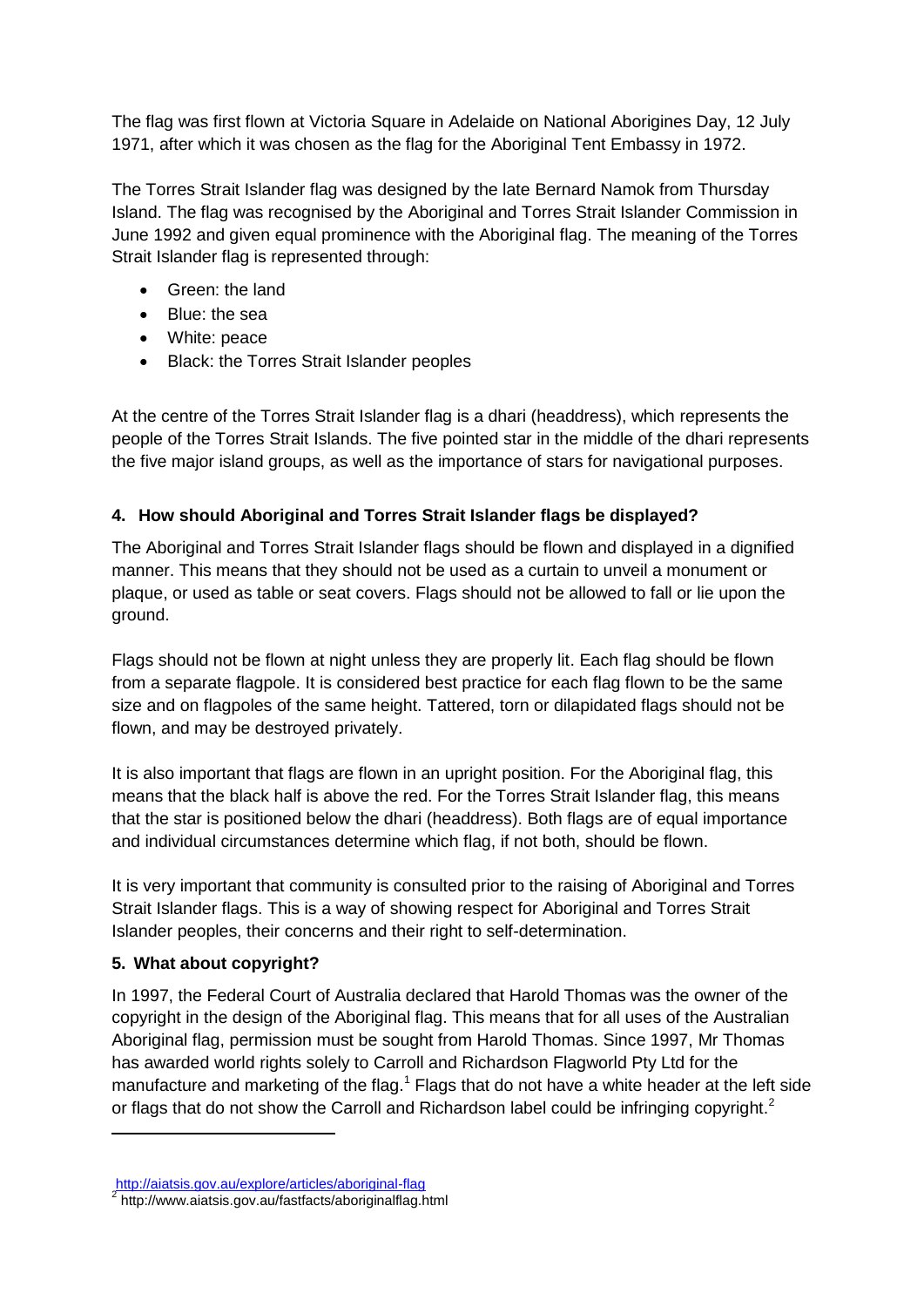The copyright of the Torres Strait Islander flag is held by the Torres Strait Island Regional Council. The Torres Strait Islander Regional Council permits the reproduction of the Torres Strait Islander flag only under the conditions that:<sup>3</sup>

- Where appropriate, recognition is given to the original designer, the late Mr Bernard Namok
- The original PMS (Pantone Matching System) flag colours must be used
- Permission is to be received in writing from the Torres Strait Island Regional Council prior to its use

Although official permission is not required to fly either the Aboriginal or Torres Strait Islander flag, Reconciliation Australia always encourages consultation with the local community when doing so.

## **6. In what order should the flags be flown in?**

The Australian flag should take a position of precedence over other flags. This means that if all flagpoles are of the same height, the Australian flag is positioned on the extreme left hand side (as seen by those facing it). This may then be followed by state/territory flags and then the Aboriginal and Torres Strait Islander flags. The Aboriginal Flag or the Torres Strait Islander flag may be flown in either order, as they are both of equal standing in the order of precedence. Where one flagpole is taller than others, the Australian flag should be placed on the tallest flagpole, with other flags below it. Other flags should once again be ordered by precedence from left to right.

On some occasions, the Aboriginal flag or the Torres Strait Islander flag may follow the Australian Nation flag ahead of other flags.

## **7. Where can I find out more?**

We recommend seeking further reading on how best to respect Aboriginal and Torres Strait Islander peoples, cultures and histories through flying the flags. [Queensland Health](https://www.health.qld.gov.au/atsihealth/documents/flying_flags.pdf) has a comprehensive resource and the Australian Institute of Aboriginal and Torres Strait Islander Studies (AIATSIS) has useful information on the background and meaning of both the [Aboriginal flag](http://aiatsis.gov.au/explore/articles/aboriginal-flag) and the [Torres Strait Islander flag.](http://aiatsis.gov.au/explore/articles/torres-strait-islander-flag)

Further information can be obtained from the [Australian Government website](https://www.itsanhonour.gov.au/symbols/otherflag.cfm) or via:

Commonwealth Flag Officer Honours, Symbols and Territories Branch Department of the Prime Minister and Cabinet PO Box 6500 CANBERRA ACT 2600 [nationalsymbols@pmc.gov.au](mailto:nationalsymbols@pmc.gov.au)

-

<sup>3</sup> <http://www.tsirc.qld.gov.au/%3Cfront%3E/torres-strait-flag>